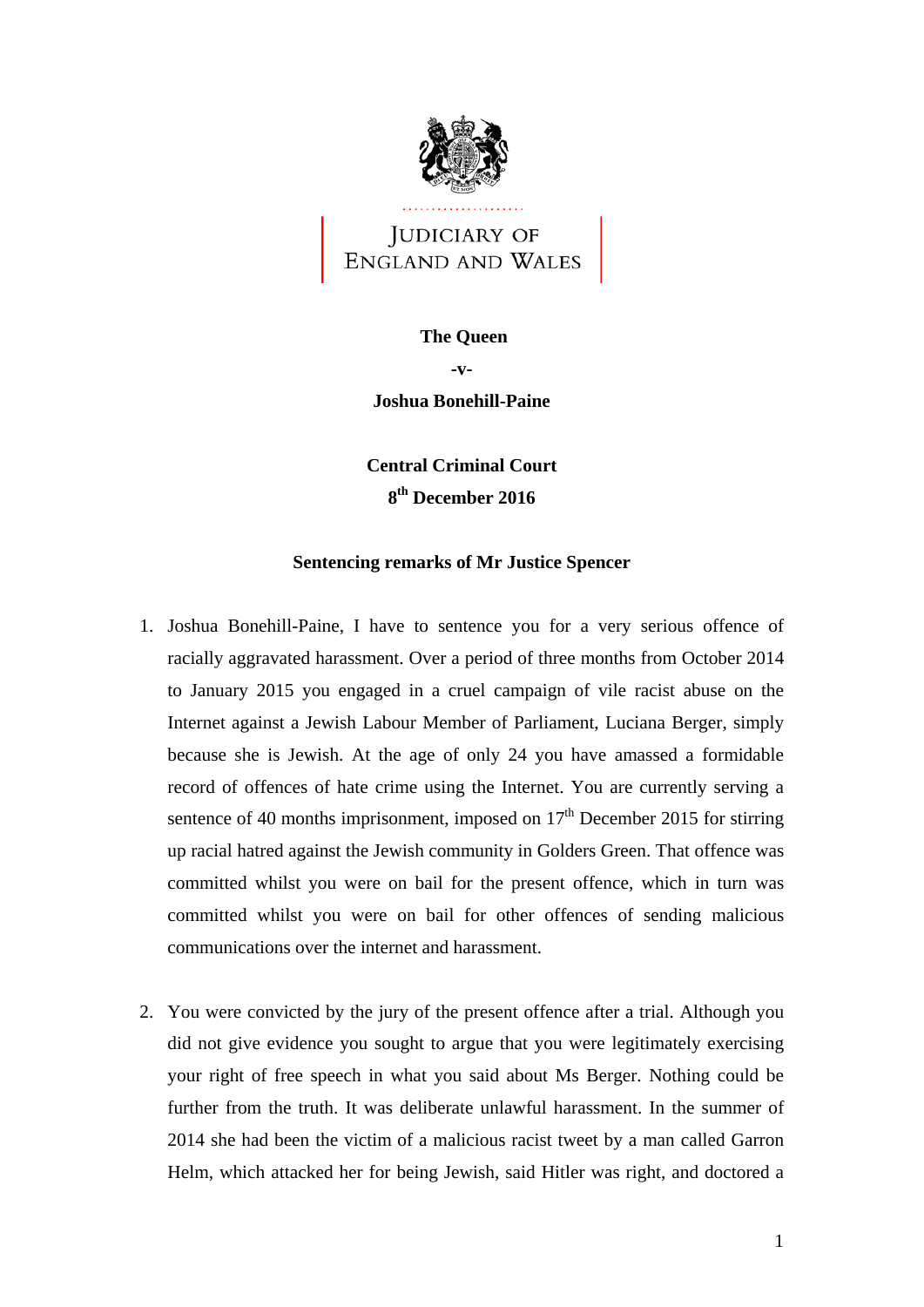picture of her to show a yellow Star of David on her forehead and the word "Jude", images redolent of the Holocaust. For sending that malicious communication, having pleaded guilty to the offence, he was sentenced by magistrates on  $20<sup>th</sup>$  October 2014 to 4 weeks imprisonment.

- 3. A week later, on  $27<sup>th</sup>$  October, professing outrage at this supposed interference with Garron Helm's right of free speech, you cynically embarked on a racist hate campaign against Ms Berger, through your obnoxious online newspaper. The first article was headed "Racist Anti-White Jewish Labour MP Luciana Berger exposed". There was an image of Ms Berger's face superimposed on the body of a rat. You described her as a racist and a fascist who hated all white British people, a vile Jewish middle class anti-British pro-genocide rodent and a very evil woman who supported anything other than Britain. In the article you doctored photographs of Ms Berger and political colleagues into sexualised images.
- 4. Next day,  $28<sup>th</sup>$  October, you appeared in court at Yeovil, your home town, and pleaded guilty to six offences of sending malicious communications and an offence of harassment, all arising from false and hateful allegations against innocent members of the public that they were paedophiles. Sentence was adjourned, and your bail was renewed.
- 5. Next day,  $29<sup>th</sup>$  October, you posted a video on YouTube in support of your "Free Garron Helm" campaign, claiming that he had done no more than tell the truth, and urging people to get behind the campaign on Twitter.
- 6. On  $4<sup>th</sup>$  November you posted a second article headed "Is the Labour Party a Jewish party?", which purported to debate why there was an overrepresentation of Jewish Labour MPs and peers, but was in fact no more than a racist rant. There was the same image of Ms Berger's face superimposed on the body of a rat.
- 7. On 18<sup>th</sup> November you posted a third article headed "ZOG attacks Daily Stormer in retaliation to successful Berger campaign". ZOG, in your language, stands for Zionist Occupied Government. The Daily Stormer is an American website which had taken up your odious campaign. You boasted that the Daily Stormer had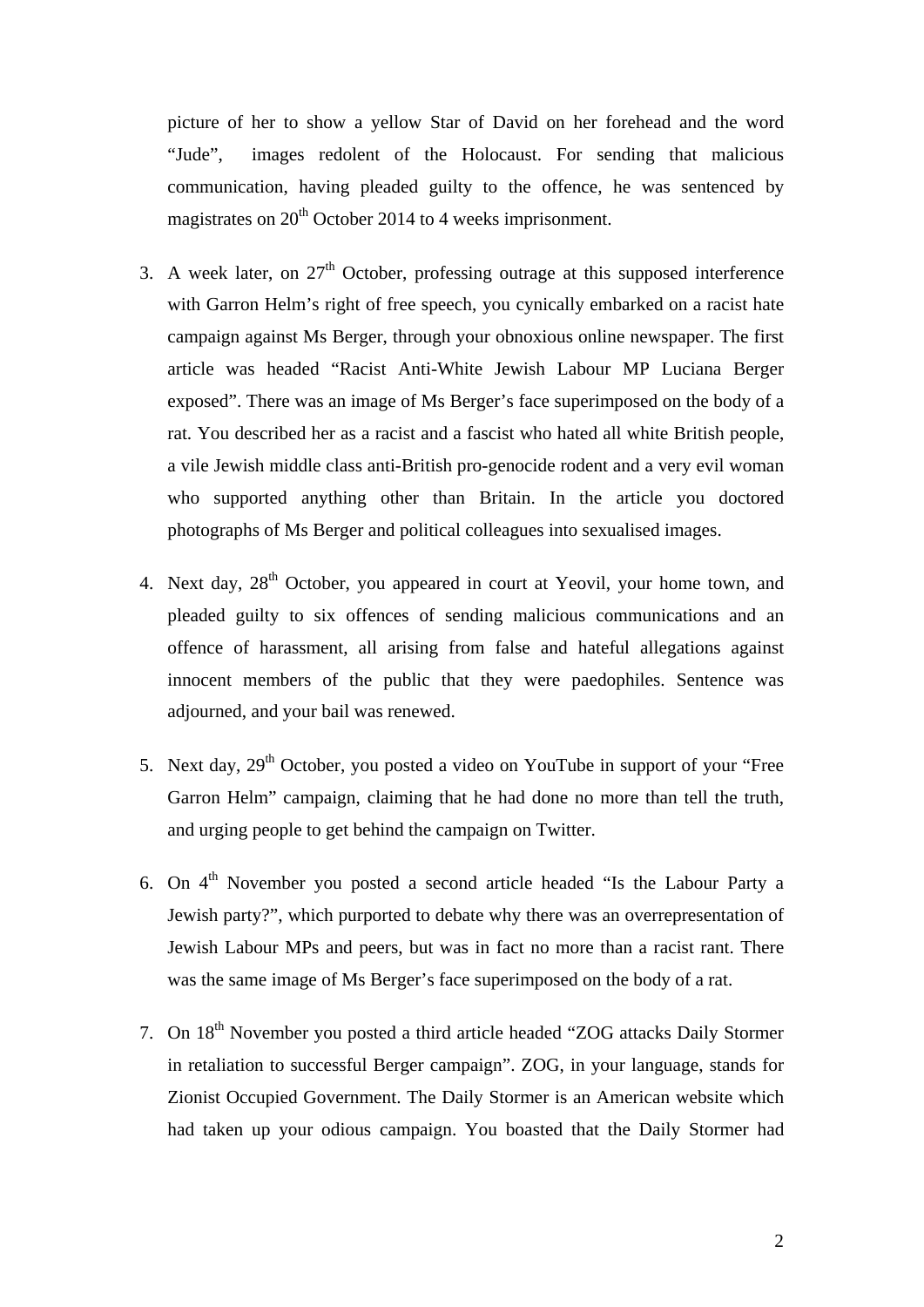"coordinated a fantastically successful campaign against Jewess and Labour Party MP, Luciana Berger".

- 8. On  $20<sup>th</sup>$  November you posted a fourth article, headed "Joshua Bonehill: On the eve of battle." You were due to appear in court again the following day for the malicious paedophile offences, and expected to be sent to prison. This article made no direct mention of Ms Berger but there were racist references to Jews. It was militaristic in tone, with the image of your photograph in uniform holding the union flag. It demonstrated your willingness to pursue a cause at all costs. You said you were prepared to die in order to defend your race and your nation from "the |tyranical claw of the Judeo Marxist enemy." Next day you were not sent to prison. The case was adjourned and you were bailed again.
- 9. On  $24<sup>th</sup>$  January you posted a fifth and final article, headed "The Legacy of Operation Filthy Jew Bitch". This was the title of the American campaign, which you eagerly adopted. You boasted that the offensive against Luciana Berger "and her Jewry" had been a massive success in that she had received over 2,500 antisemitic tweets. You urged veterans of the campaign to be on standby for future operations. In that article there was another doctored image of Ms Berger holding a placard saying she had had a man jailed for a non-violent online tweet "and if I don't like your tweets, you'll be next!". There was a kosher symbol under her name.
- 10. As if all this were not enough, a flood of light was cast on your true motivation and intent towards Ms Berger by an appallingly racist video posted on the Internet during the indictment period, described by your own counsel as indefensible. In it you provided the voice-over to the photographs and images. It did not refer to Ms Berger, but the theme was the occupation of a white district in London by "the foreign Jewish enemy", with a call to "wake up to the terrible reality of white genocide." It was so offensive that I do not propose to describe it any further. It showed beyond any doubt the depth of your hatred of Jewish people, including Ms Berger.
- 11. Finally, on  $1<sup>st</sup>$  February in an American online radio interview you boasted again of the great victory you had achieved in the campaign against Ms Berger.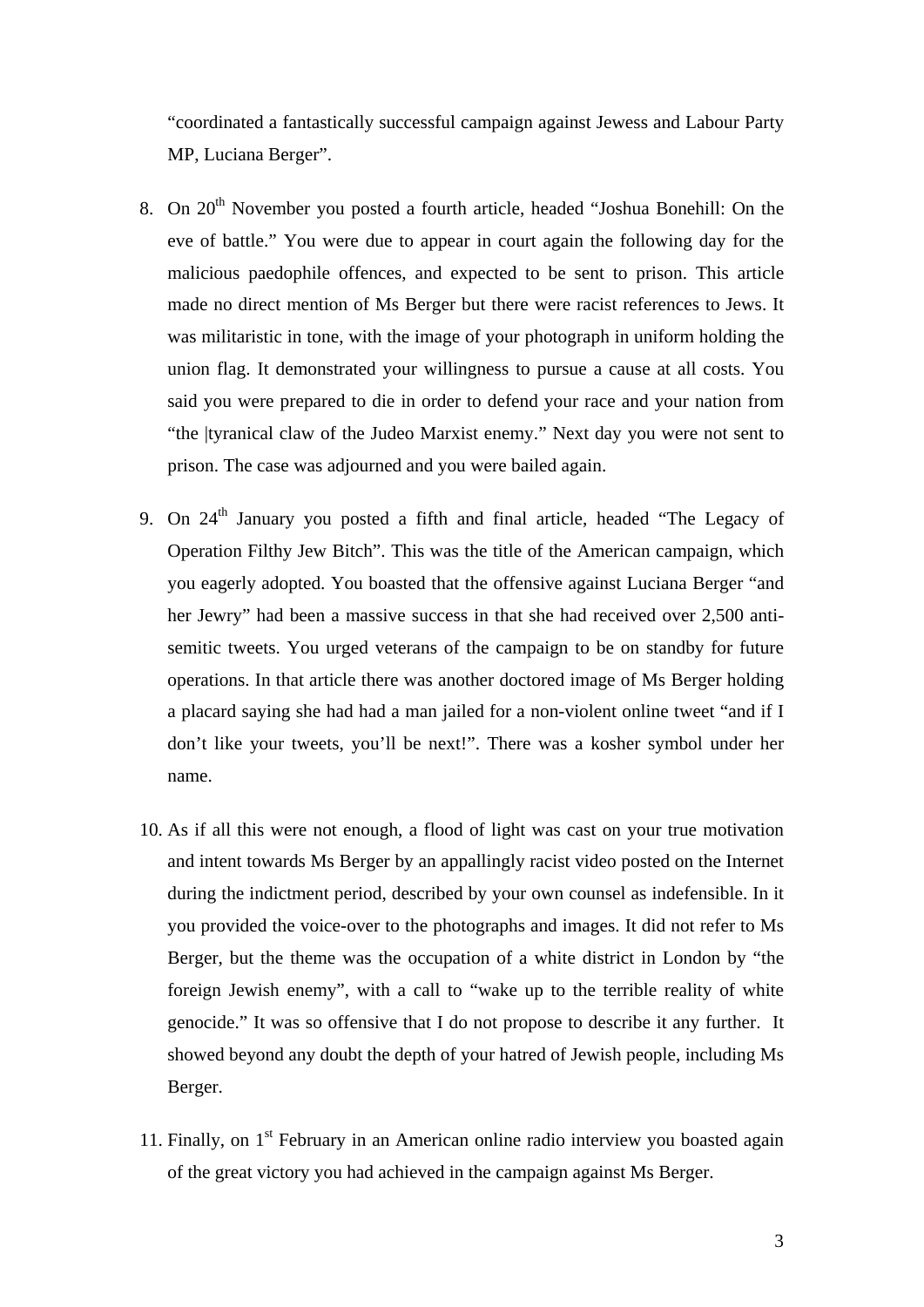- 12. In her evidence to the jury Ms Berger described in restrained, dignified and moderate terms the enormous distress and upset you caused her and her family, and her Parliamentary team. Not surprisingly, she feared for her personal safety. As she put it, "I knew that what happened online did not always stay online." Subsequent tragic events this year in relation to her fellow Member of Parliament, Jo Cox, illustrate this truth. When she saw the articles she felt sick. They came at the same time as thousands of messages, as the result of your inspiring others to get involved in the campaign against her. At its worst she received 2,500 anti-Semitic messages in a three-day period. She was more concerned for her personal safety than she had ever been before. She required police protection at home and in her Liverpool constituency. She felt under attack. It was all consuming. I have also read Ms Berger's victim personal statement in which she expands upon the devastating impact of this campaign against her, and how it has invaded every part of her personal and working life, causing her and her family enormous upset and inconvenience.
- 13. I am satisfied that this was gravely oppressive racially aggravated harassment of the worst kind, intended to cause her alarm and distress.
- 14. You were arrested for this offence in February 2015, interviewed and bailed. It was whilst you were on bail that you committed the offence of stirring up racial hatred in June 2015, for which you are currently serving a prison sentence. You published on your internet site a post encouraging people to attend a demonstration planned for  $4<sup>th</sup>$  July 2015 in Golders Green which you described as an "anti-Jewification event" to "liberate" Golders Green as part of a "Summer of Hate". Within the article there were two posters which readers were encouraged to print and distribute. They were thoroughly offensive and included a cartoon image of Adolf Hitler and a suggestion that the demonstration promised to be "an absolute gas". In sentencing you the judge said the material was about as inflammatory a document as he had ever seen. The post attracted hundreds of comments on Twitter. On  $4<sup>th</sup>$  July you duly attended the demonstration you had planned. It required very extensive policing and had to be re-routed because of concern for public order. You were sentenced to 40 months imprisonment. That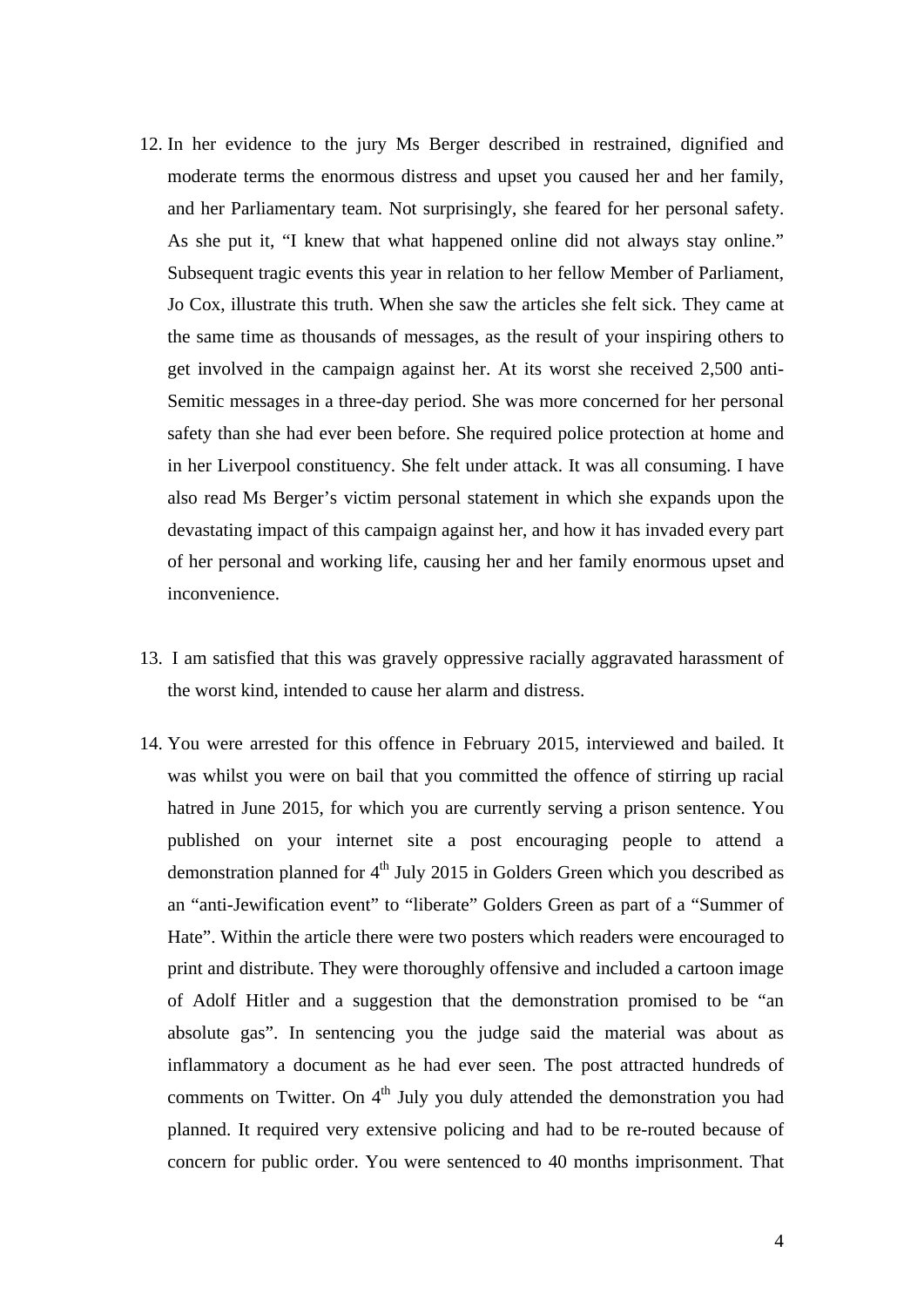sentence was upheld on appeal. That offence was committed not only whilst you were on bail for the present offence but whilst you were subject to the suspended sentence for the malicious paedophile offences. The suspended sentence of 3 months imprisonment was activated in August 2015.

- 15. You have a bad criminal record generally, with convictions as a young man for violence and criminal damage, and a public order offence in 2010 which involved racial abuse. In August 2013 you committed the first of your offences under the Malicious Communications Act 1988. You posted an article on the Internet claiming falsely that the owners of a public house in Leicester had banned members of the armed services from their premises out of respect for the Islamic community. The article prompted a flood of abuse and threats of arson and violence towards the public house which led to the premises being closed.
- 16. The maximum sentence for racially aggravated harassment is 2 years imprisonment. Often the proper approach in sentencing for a racially aggravated offence is to determine what the sentence would have been for the basic offence and apply an appropriate uplift for the racial aggravation. But in some cases, as the Court of Appeal has made clear, the racial aggravation is so inherent and integral to the offence itself that it is not possible sensibly to assess the overall criminality in that way. This is just such a case.
- 17. I find that in this case there are the following aggravating features, by reference to the guidance laid down by the Court of Appeal *R v Kelly* [2001] 2 Cr. App. R. (S) 73.
	- 1. This was extreme racial hostility over a prolonged period, 3 months.
	- 2. There was careful planning.
	- 3. The offence was part of a pattern of racist offending.
	- 4. You were acting, in effect, as a member of a group promoting racist activity.
	- 5. The impact on Ms Berger was very considerable.
	- 6. As a Member of Parliament she was providing a service to the public.
	- 7. The offence was committed whilst you were on bail and awaiting sentence for other offences of hate crime committed over the Internet.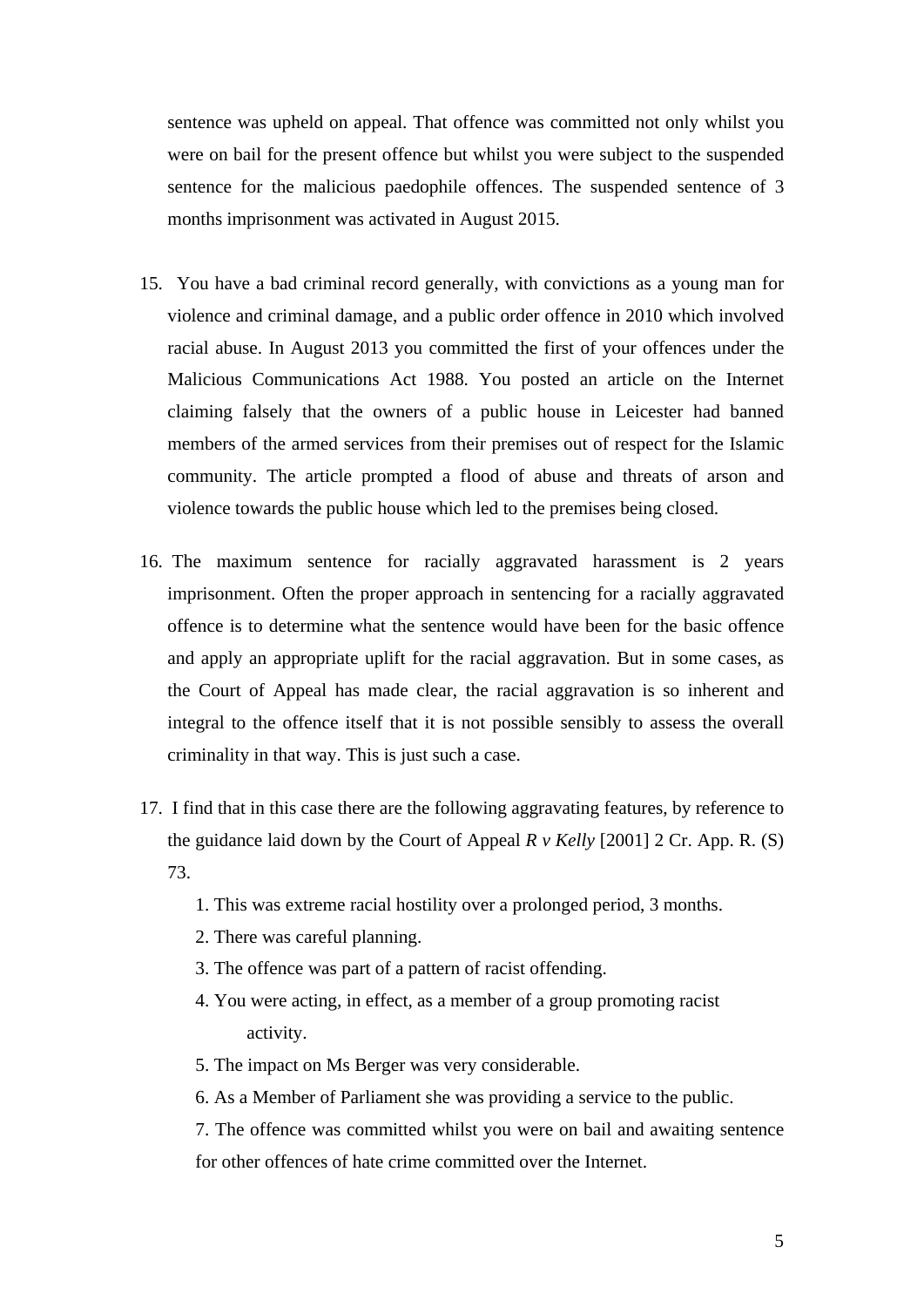- element of the sentence. 18. In my judgment it is difficult to envisage a worse case than this of racially aggravated harassment of this kind. You do not have the mitigation of a guilty plea, nor have you expressed any remorse. On the contrary you sat in the dock smirking throughout the trial and I noted your demeanour whilst Ms Berger was giving evidence. You plainly enjoyed her discomfort. The message needs to go out loud and clear that racial hate crime, where the intention is to harass the victim, will be dealt with very severely, and deterrence must be an important
- 19. It is timely to repeat the observations of Lord Justice Rose giving judgment in the Court of Appeal in 1999 in one of the first cases where sentencing for racially aggravated offences was considered, *R v Saunders* [2000] 2 Cr. App. R. (S) 72. He said: "One of the most important lessons of this century, as it nears its end, is that racism must not be allowed to flourish. The message must be received and understood in every corner of our society, in our streets and prisons, in the services, in the work place, on public transport, in our hospitals, public houses and clubs, that racism is evil. It cannot co-exist with fairness and justice. It is incompatible with democratic civilisation. The courts must do all they can, in accordance with Parliament's recently expressed intention, to convey that message clearly, by the sentences they pass in relation to racially aggravated offences."
- 20. In my judgment this offence, committed against a background of similar offending, calls for the maximum sentence of 2 years imprisonment. The remaining question is whether that sentence should run from today, or whether it should be consecutive to the sentence you are already serving. I am told that your earliest release date from your current sentence is  $28<sup>th</sup>$  April 2017.
- 21. I am satisfied that in principle a consecutive sentence is fully justified. The offence of stirring up racial hatred was committed whilst you were on bail for this offence. As it turns out, that case was tried first, but had you been sentenced for both offences at the same time there would inevitably have been consecutive sentences. I bear in mind the guideline from the Sentencing Council on totality. The recommended approach is to consider what the length of the sentence would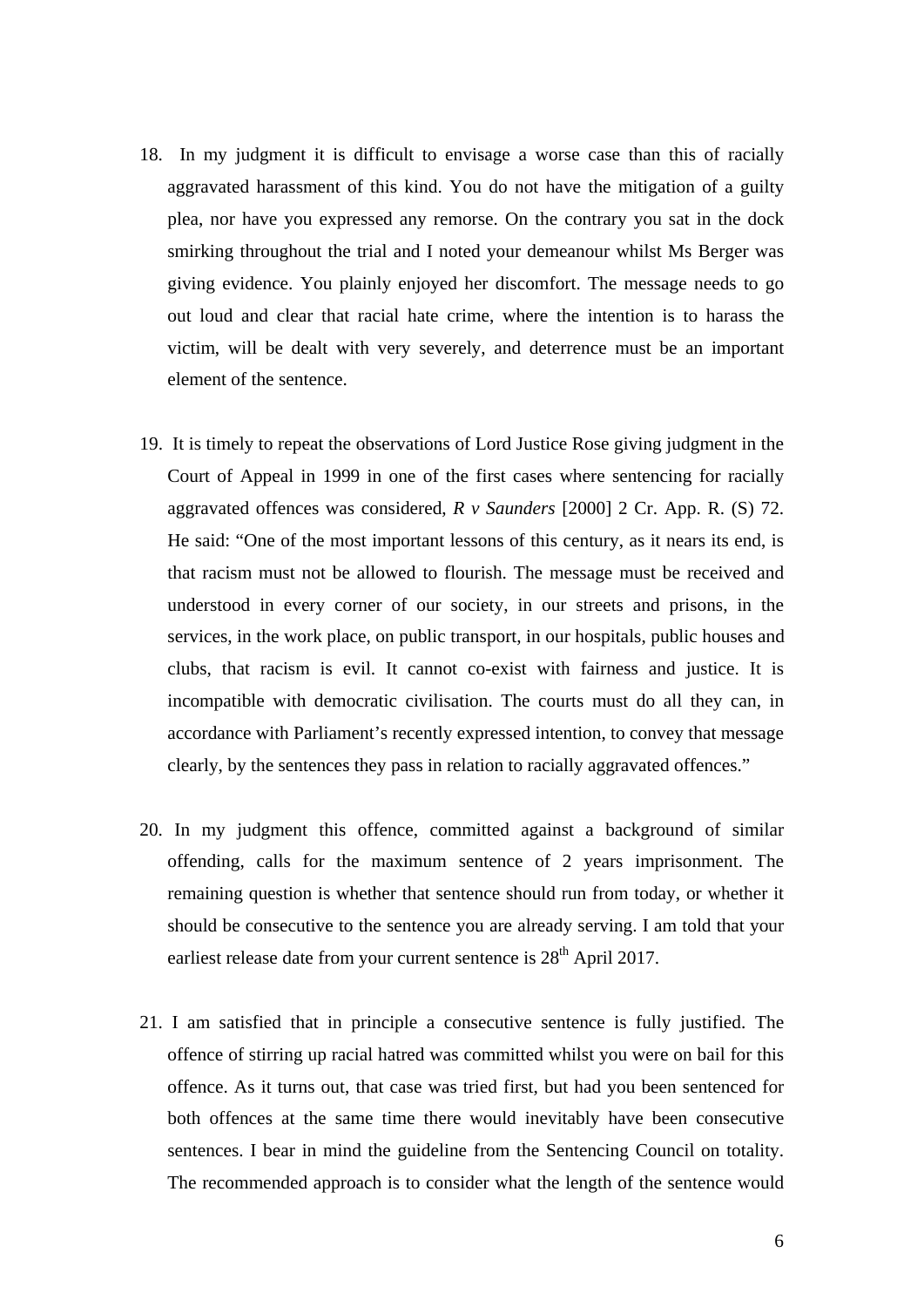have been if the court had dealt with the offences at the same time. and to ensure that the totality of the sentence is just and proportionate in all the circumstances. That total sentence would have had to reflect the overall criminality of your offending in both cases, and the fact that each offence separately was committed whilst on bail.

- 22. I have considered carefully whether, in order to observe the principle of totality, your sentence of 2 years for this offence should be made concurrent or reduced. I bear in mind your young age, but that is offset by the extent and sophistication of your offending. I bear in mind the delay in bringing this offence to trial, but that has caused no injustice, not least because the judge who sentenced you last year did not take into account as an aggravating feature the fact that you committed that offence whilst on bail for this matter. As the guideline makes clear, an adjustment for totality need be made only if the overall sentence would otherwise not be just and proportionate.
- 23. I am satisfied that in the circumstances of this case, for the reasons I have outlined, a consecutive sentence of 2 years is just and proportionate, representing a total sentence of 5 years 4 months for these two quite separate and distinct episodes of racial hate crime.
- 24. In addition, I am satisfied that it is appropriate to make a criminal behaviour order pursuant to s.22 of the Anti-Social Behaviour, Crime and Policing Act 2014. I am satisfied, beyond reasonable doubt, that you have engaged in behaviour that caused harassment, alarm and distress to a number of people, including Ms Berger and the victims of the malicious paedophile offences to which you pleaded guilty in October 2014. I consider that making the order will help in preventing you from engaging in such behaviour in the future. The order will run for 5 years from today. I have already dealt this morning with the precise terms of the order, the making of which has not been opposed by your counsel. In essence it provides that you must not possess devices capable of accessing the internet and making or storing digital information without notifying the police and making the equipment available for examination on request. You must not have more than two laptops, phones or other mobile devices capable of accessing the internet. You must